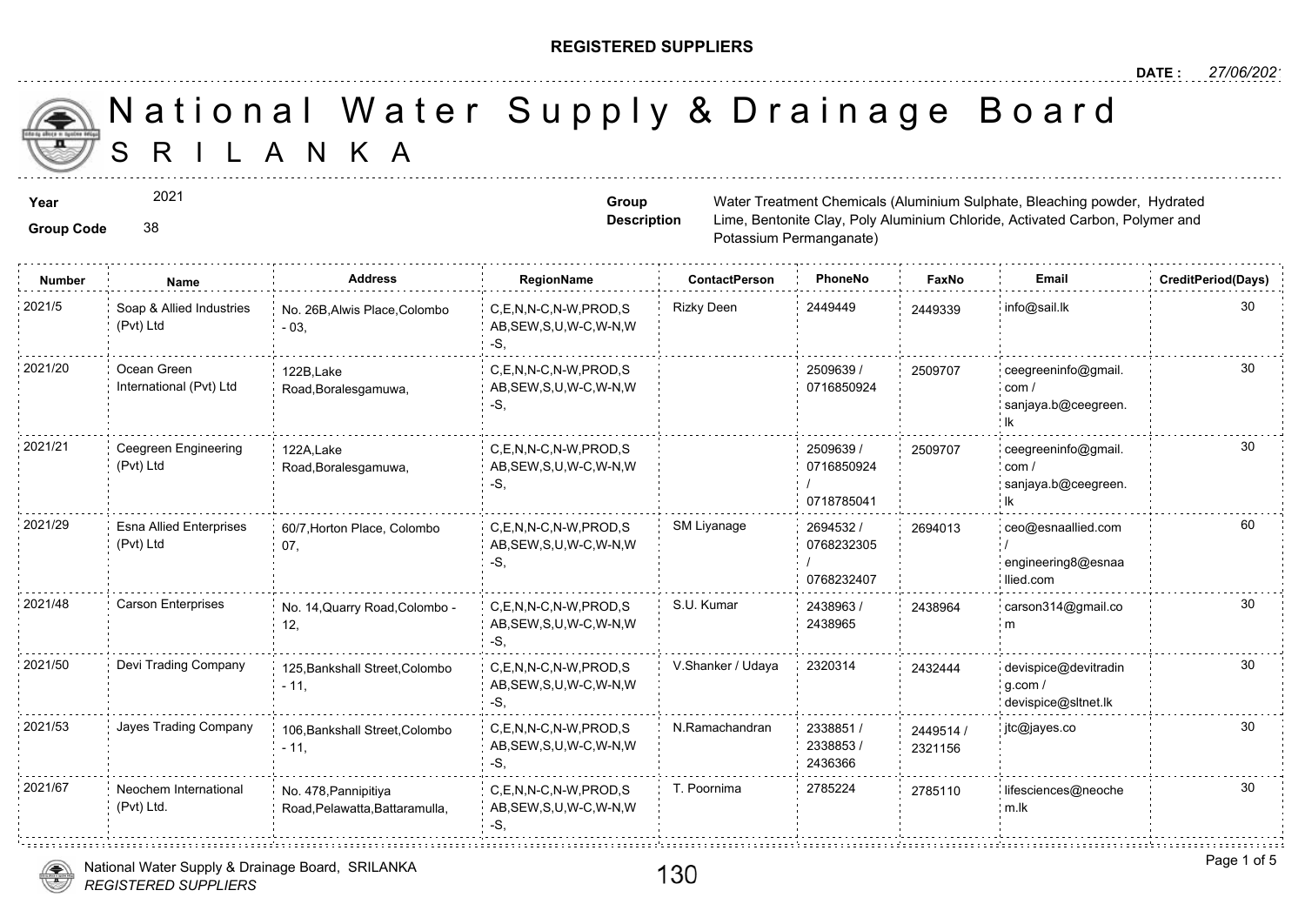

2021

#### **Group Code** 38

**Group Description**

**Year** Mater Treatment Chemicals (Aluminium Sulphate, Bleaching powder, Sulphate, Sulphate, Bleaching powder, Hydrated powder, Hydrated Powder, Sulphate, Bleaching powder, Hydrated Powder, Hydrated Powder, Hydrated Powder, Lime, Bentonite Clay, Poly Aluminium Potassium Permanganate)

| <b>Number</b> | Name                                                         | <b>Address</b>                                                          | RegionName                                                | <b>ContactPerson</b>   | PhoneNo                          | Faxl             |
|---------------|--------------------------------------------------------------|-------------------------------------------------------------------------|-----------------------------------------------------------|------------------------|----------------------------------|------------------|
| 2021/78       | MARKSS HLC (Pvt) Ltd.                                        | No. 153/3, Nawala<br>Road, Narapenpita, Colombo<br>05.                  | C,E,N,N-C,N-W,PROD,S<br>AB, SEW, S, U, W-C, W-N, W<br>-S. | Sanjaya<br>Nanayakkara | 2368686/236<br>8267              | 071872           |
| 2021/102      | <b>Marshal Trading</b><br>Company                            | No. 232, Old Moor<br>Street, Colombo 12,                                | C.E.N.N-C.N-W.PROD.S<br>AB, SEW, S, U, W-C, W-N, W<br>-S. | DAJ Sydney             | 2343452                          | 233325           |
| 2021/107      | Seven Ways (Pvt) Ltd.                                        | No. 933A/B1, Peradeniya<br>Road, Kandy,                                 | C.E.N.N-C.N-W.PROD.S<br>AB, SEW, S, U, W-C, W-N, W<br>-S, | A.M.L. Gunaratne       | 0812075733<br>0778105682         |                  |
| 2021/114      | Monara Steel Centre                                          | No.333-2/18, Old Moor<br>Street, Colombo 12,                            | C,E,N,N-C,N-W,PROD,S<br>AB, SEW, S, U, W-C, W-N, W<br>-S, | S. Shivakumar          | 2470738 /<br>2470739/<br>2390882 | 232010           |
| 2021/115      | Dockyard General<br><b>Engineering Services</b><br>(Pvt) Ltd | No. 223, Jayantha<br>Mallimarachchi<br>Mawatha, Colombo - 14,           | C,E,N,N-C,N-W,PROD,S<br>AB, SEW, S, U, W-C, W-N, W<br>-S, | F.J.L. Felix           | 2527980 /<br>2527981/<br>2110510 | 252284<br>471415 |
| 2021/131      | Mitko Trading (Pvt) Ltd                                      | No. 385,1st Floor, Land Mark<br>Building, Galle Road, Colombo<br>$-03,$ | C,E,N,N-C,N-W,PROD,S<br>AB, SEW, S, U, W-C, W-N, W<br>-S, | Lakitha Herath         | 2552525                          | 257482           |
| 2021/138      | <b>Analytical Instruments</b><br>(Pvt) Ltd                   | No. 100, Elvitigala<br>Mawatha, Colombo - 08,                           | C.E.N.N-C.N-W.PROD.S<br>AB, SEW, S, U, W-C, W-N, W<br>-S. | Thisara Prabudda       | 2639000                          | 269928           |
| 2021/153      | S& D Associates                                              | No. 36, Old Kesbewa Road,<br>Raththanapitiya, Boralesgamu<br>wa,        | C,E,N,N-C,N-W,PROD,S<br>AB, SEW, S, U, W-C, W-N, W<br>-S, | Mahesh<br>Weerasekara  | 4515544<br>5737262 /<br>5737263  | 451554           |
| 2021/171      | <b>Research Instruments</b><br>(Pvt) Ltd.                    | No. 140 2/1, Po Box 45, Galle<br>Road, Mt. Lavinia,                     | C,E,N,N-C,N-W,PROD,S<br>AB, SEW, S, U, W-C, W-N, W<br>-S, | C Gunawardhana         | 5708001                          | 570800           |
|               |                                                              |                                                                         |                                                           |                        |                                  |                  |



.<br>Saaraasaasaa aastasaasaasaasaasaasaasaasaasaasa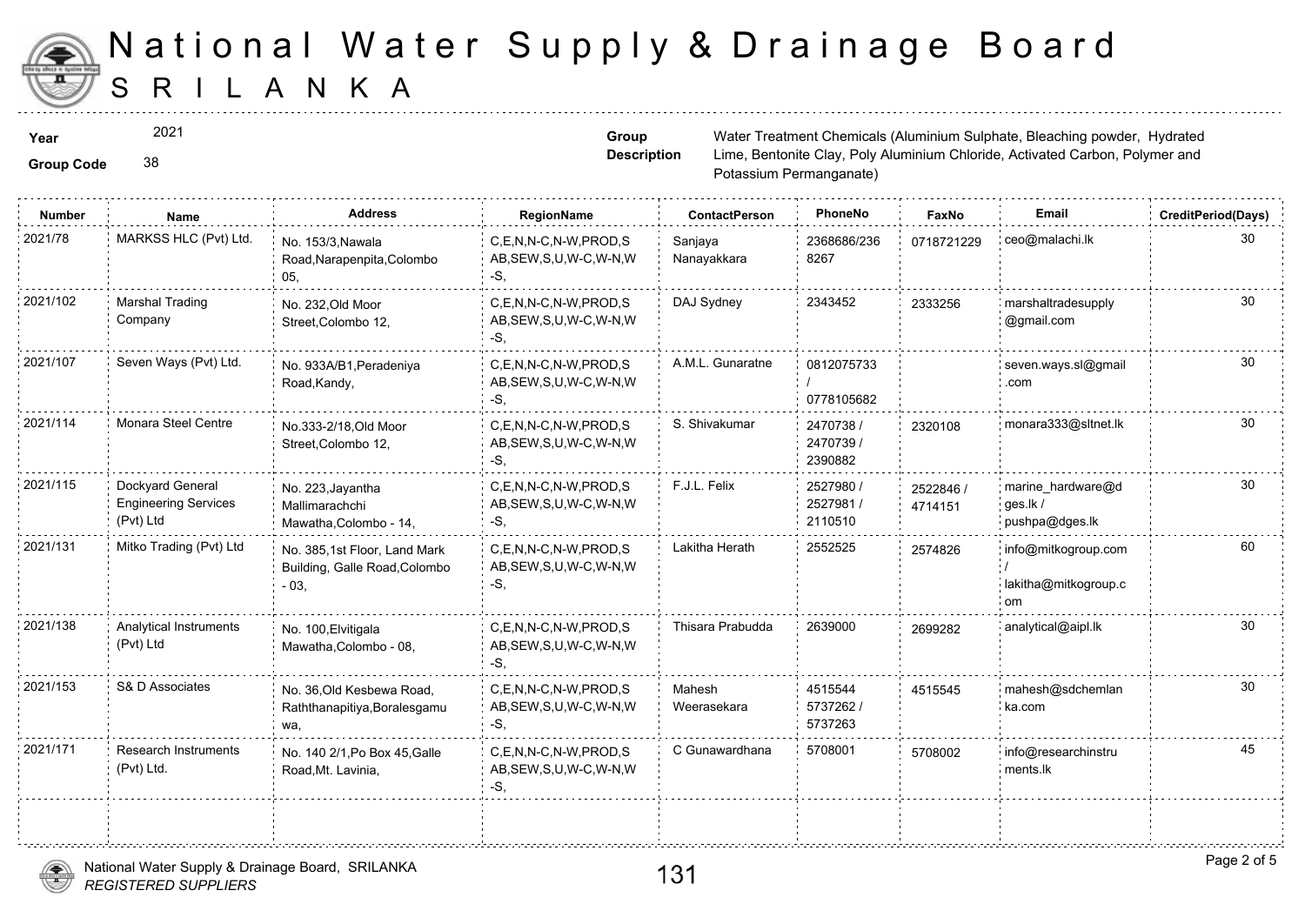

2021

**Group Code** 38

**Group Description**

**Year** Mater Treatment Chemicals (Aluminium Sulphate, Bleaching powder, Sulphate, Sulphate, Bleaching powder, Hydrated powder, Hydrated Powder, Sulphate, Bleaching powder, Hydrated Powder, Hydrated Powder, Hydrated Powder, Lime, Bentonite Clay, Poly Aluminium Potassium Permanganate)

| <b>Number</b> | Name                                                  | <b>Address</b>                                             | RegionName                                                   | <b>ContactPerson</b>                                 | PhoneNo                                            | Fax    |
|---------------|-------------------------------------------------------|------------------------------------------------------------|--------------------------------------------------------------|------------------------------------------------------|----------------------------------------------------|--------|
| 2021/192      | <b>Access International</b><br>(Pvt) Ltd              | 278," Access Towers", Union<br>Place, Colombo - 02,        | C.E.N.N-C.N-W.PROD.S<br>AB, SEW, S, U, W-C, W-N, W<br>$-S$ . | Amana Mowjood /<br>Riyas Sulaiman                    | 2302302 /<br>2302333 /<br>0773824333<br>0774171171 | 230233 |
| 2021/199      | Mission Protectors (Pvt)<br>Ltd                       | 296A, Suhada<br>Mawatha, Kirillawala, Webada,              | C,E,N,N-C,N-W,PROD,S<br>AB, SEW, S, U, W-C, W-N, W<br>$-S,$  | Duminda                                              | 2913737 /<br>0773291019<br>0719973739              |        |
| 2021/224      | RIK Aqua (Pvt) Ltd                                    | No. 39/2, Neelammahara<br>Road,<br>Godigamuwa, Maharagama, | C,E,N,N-C,N-W,PROD,S<br>AB, SEW, S, U, W-C, W-N, W<br>$-S$ . | Kanchana<br>Thimira Bandara                          | 7841914 /<br>0775922173<br>0705712242              |        |
| 2021/226      | Jedara International<br>(Pvt) Ltd                     | No. 58/1, Peiris Mawatha,<br>Kalubowila, Dehiwala,         | C.E.N.N-C.N-W.PROD.S<br>AB, SEW, S, U, W-C, W-N, W<br>$-S$ . | Damith<br>Wickramasinghe /<br>Janaka<br>Edirisooriya | 2764957 /<br>2765958 /<br>2766363                  | 441195 |
| 2021/264      | Galpayage Enterprises                                 | No. 40/1, Suramya Place,<br>Katubedda, Moratuwa,           | C,E,N,N-C,N-W,PROD,S<br>AB, SEW, S, U, W-C, W-N, W<br>$-S,$  | G.D.L. Kamal                                         | 0714427927<br>0773531086<br>/ 2615455              | 261545 |
| 2021/278      | Chamara Engineering<br>(Pvt) Ltd                      | 315/A, Awissawella<br>Road, Wellampitiya,                  | C,E,N,N-C,N-W,PROD,S<br>AB, SEW, S, U, W-C, W-N, W<br>$-S$ . | Prabath<br>Wijayawardana                             | 2534933 /<br>0718879650                            | 071937 |
| 2021/279      | <b>Construction and Mini</b><br>Well System (Pvt) Ltd | 52/8, Kudabuthgamuwa, Angod<br>а,                          | C,E,N,N-C,N-W,PROD,S<br>AB, SEW, S, U, W-C, W-N, W<br>$-S,$  | Chathura<br>Sandakelum                               | 5928119 /<br>0777358863<br>0773008863              |        |
|               |                                                       |                                                            |                                                              |                                                      |                                                    |        |

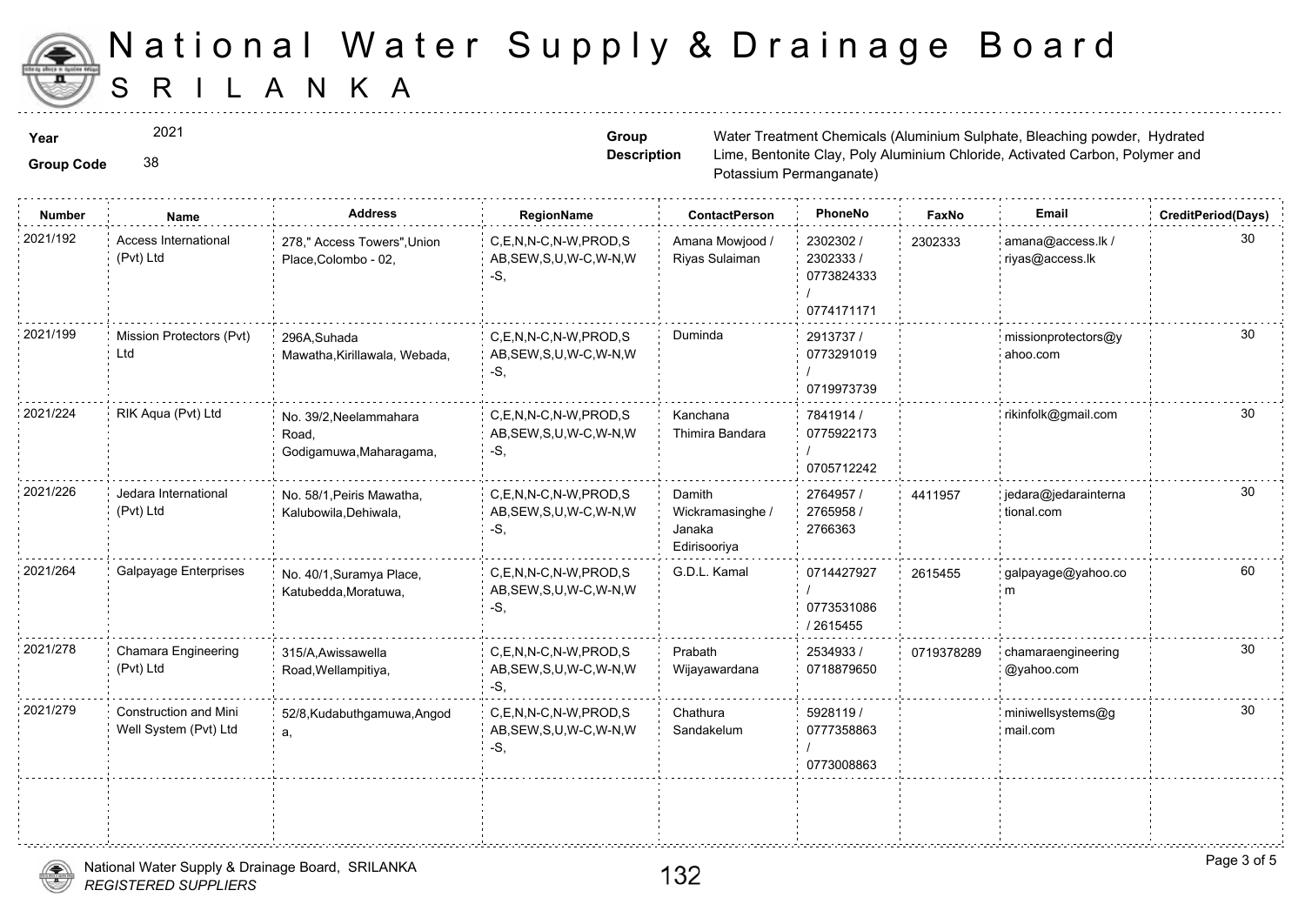

2021

**Group Code** 38

**Group Description**

**Year** Mater Treatment Chemicals (Aluminium Sulphate, Bleaching powder, Sulphate, Sulphate, Bleaching powder, Hydrated powder, Hydrated Powder, Sulphate, Bleaching powder, Hydrated Powder, Hydrated Powder, Hydrated Powder, Lime, Bentonite Clay, Poly Aluminium Potassium Permanganate)

| <b>Number</b> | Name                                     | <b>Address</b>                                              | RegionName                                                   | <b>ContactPerson</b>      | PhoneNo                              | Faxl             |
|---------------|------------------------------------------|-------------------------------------------------------------|--------------------------------------------------------------|---------------------------|--------------------------------------|------------------|
| 2021/307      | Cham Lanka Trading<br>(Pvt) Ltd          | No. 122, Bankshall<br>Street, Colombo - 11,                 | C,E,N,N-C,N-W,PROD,S<br>AB, SEW, S, U, W-C, W-N, W<br>-S.    | M.Sundaresan              | 2440919/<br>2544525                  | 234761           |
| 2021/317      | Brown & Company PLC                      | No. 481, T.B. Jayah<br>Mawatha, Colombo 10,                 | C,E,N,N-C,N-W,PROD,S<br>AB, SEW, S, U, W-C, W-N, W<br>-S.    |                           | 5063279 /<br>5063280 /<br>0761828067 | 230737           |
| 2021/333      | C Ceylon Suppliers (Pvt)<br>Ltd          | No. 21, Palm Grove, Colombo -<br>03,                        | C.E.N.N-C.N-W.PROD.S<br>AB, SEW, S, U, W-C, W-N, W<br>-S.    | Ravindra De Mel           | 0718716852                           |                  |
| 2021/334      | Fruntrunner<br>International             | No. 21, Palm Grove, Colombo<br>03,                          | C.E.N.N-C.N-W.PROD.S<br>AB, SEW, S, U, W-C, W-N, W<br>-S.    | W Ravindra De<br>Mel      | 0718716852                           |                  |
| 2021/395      | <b>DE Macs Traders</b>                   | A9, Ground Floor, Anderson<br>Flats, Park Road, Colombo 05, | C.E.N.N-C.N-W.PROD.S<br>AB, SEW, S, U, W-C, W-N, W<br>-S.    | V Senthilprasath          | 0727962342<br>0702514575             | 071100           |
| 2021/419      | Lloyds Auto Mart (Pvt)<br>Ltd.           | No.43/1, Sri Saranankara<br>Road, Kalubowila, Dehiwala,     | C.E.N.N-C.N-W.PROD.S<br>AB, SEW, S, U, W-C, W-N, W<br>$-S.$  | MJM Rukshan               | 2672411-4                            | 267241           |
| 2021/423      | Neradaz Global (Pvt)<br>Ltd.             | 43/11, H7, Pepiliyana<br>Mawatha, Kohuwala, Nugegoda        | C,E,N,N-C,N-W,PROD,S<br>AB, SEW, S, U, W-C, W-N, W<br>-S,    | Krishan<br>Tennekoon      | 2372556 /<br>0777372828              |                  |
| 2021/445      | Organic Trading (Pvt)<br>Ltd.            | 237-2/8, Second Floor, Main<br>Street, Colombo 11,          | C.E.N.N-C.N-W.PROD.S<br>AB, SEW, S, U, W-C, W-N, W<br>-S.    | Miss P Praveena           | 2332606 /<br>2441439 /<br>2954453    | 295664           |
| 2021/470      | Diesel & Motor<br><b>Engineering PLC</b> | No. 65, Jetawana<br>Road, Colombo 14,                       | C.E.N.N-C.N-W.PROD.S<br>AB, SEW, S, U, W-C, W-N, W<br>$-S$ . | Niroshan Pushpa<br>Kumara | 2449797 /<br>24645 /<br>0769370645   | 244908<br>420989 |
|               |                                          |                                                             |                                                              |                           |                                      |                  |